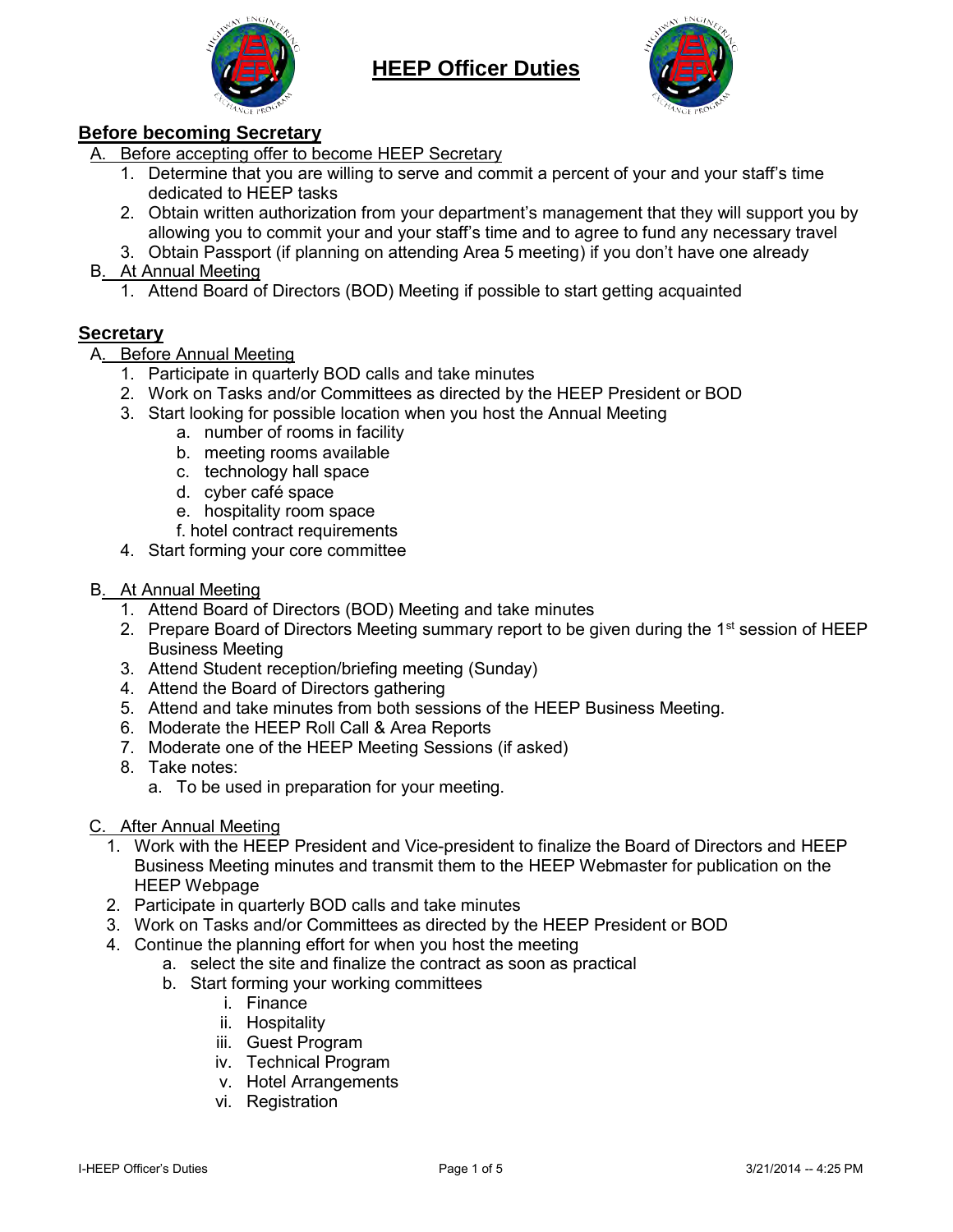### **Vice-president**

## A. Before Annual Meetings

- 1. Create an Invitation Video or just show tourism video(s)
- 2. Participate in BOD quarterly calls
- 3. Prepare a Brochure, Invitation Letter, and Invitation Packets for HEEP and Area meetings
- 4. Encourage the Area Directors to promote attendance at HEEP and ESP participation
- 5. Work on tasks or committees as directed by the International President
- 6. Work with Area Directors contacting non-participating states to encourage attendance at Area and Annual Meetings
- 7. Prepare a plaque or award for the outgoing International President.
- 8. Attend the Area meetings
- 9. Send an "official" request from the current IHEEP President asking newly nominated secretary to consider nomination…

### B. At Annual Meeting:

- 1. Attend Student reception/briefing meeting
- 2. Attend the Board of Directors meeting
- 3. Attend Board of Director gathering
- 4. Attend the both session of the HEEP Business Meeting
- 5. Take notes:
	- a. To be used to help HEEP Secretary prepare BOD & Business Meeting minutes
	- b. To be used in preparation for your meeting next year
- 6. Present the President with the Plaque / Award of Appreciation to the outgoing International President
- C. After Annual Meeting
	- 1. Gather and verify the dates and locations of Area meetings and pass this along to HEEP Webmaster. Include the names of the Area Directors, Area Secretaries, and Meeting contact person (in the case it is not in the same state as the Director)
	- 2. Participate in BOD quarterly calls
	- 3. Work on tasks or committees as directed by the HEEP President
	- 4. Prepare for your conference
	- 5. Continue the planning effort for when you host the meeting
		- a. select the site and finalize the contract as soon as practical
		- b. Start working your committees on a regular basis

### **President**

- A. Before Annual Meeting
	- 1. All necessary meeting preparations
	- 2. Create agenda and have quarterly BOD conference calls
	- 3. Appoint Nominating Committee (past president, and others),
	- 4. At your option, select a Kenneth Close recipient
	- 5. Respond to inquiries pertaining to HEEP
	- 6. Prepare BOD meeting agenda
	- 7. Work with ESP coordinator to coordinate student presentations
	- 8. Work with ESP coordinator to setup ESP student welcome gathering
	- 9. Arrange accommodations for ESP students
	- 10. Arrange accommodations for Area 5 delegates (Up to 10)

#### B. At Annual Meeting

1. Hold BOD meeting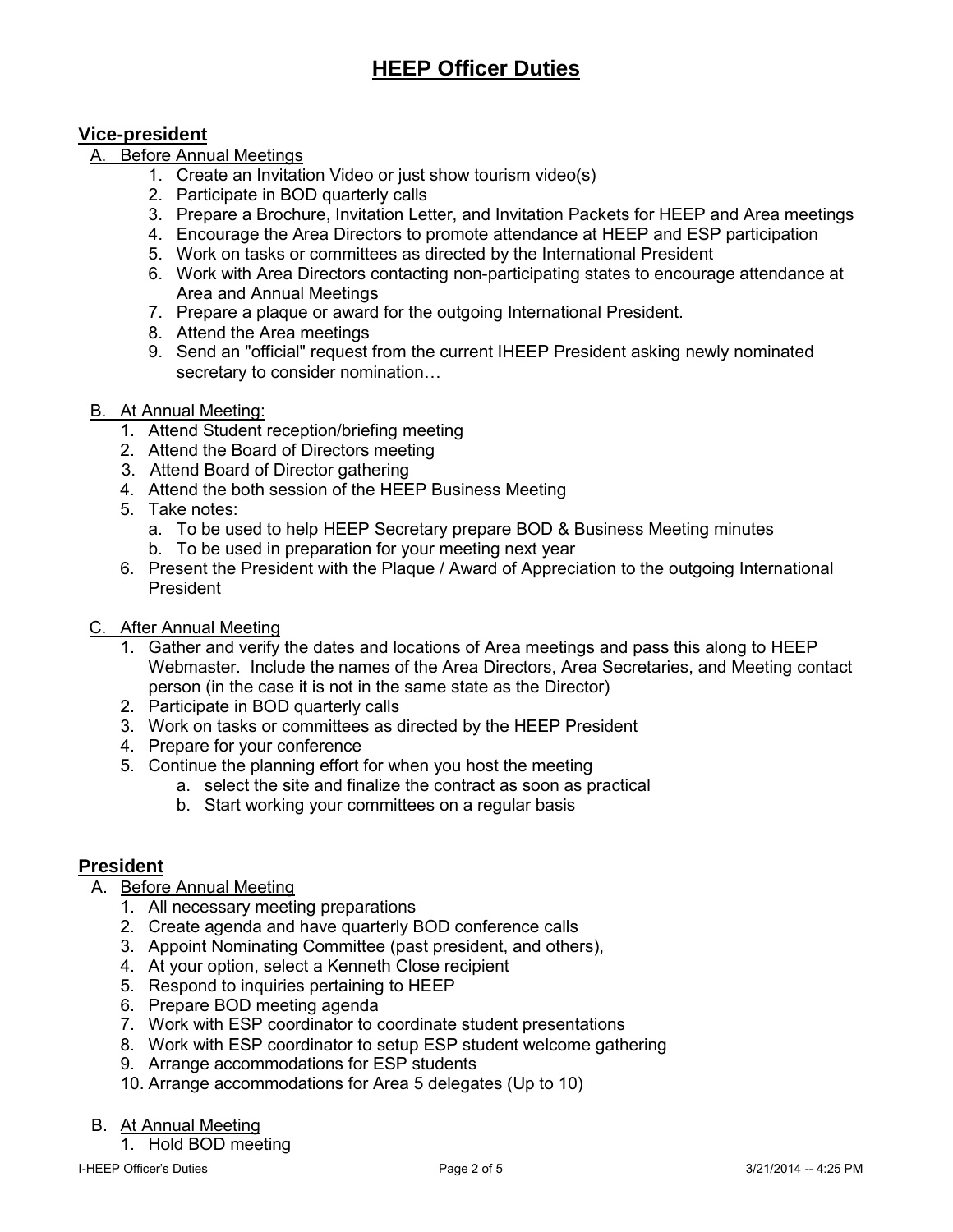- 2. Attend Student reception/briefing meeting.
- 3. Work with ESP coordinator and select judges for ESP presentations
- 4. Conduct meeting.
- 5. Delegate as needed

## C. After Annual Meeting

- 1. Finalize finances
- 2. Send thank you letters
- 3. Treat your staff to a special dinner. Give awards
- 4. Serve on next year's Nominating Committee
- 5. Complete Federal taxes
- 6. Mail flags, documentation, records, etc. to incoming president

## **Past President**

- A. Before the Annual Meeting
	- 1. Solicit for the next Secretary
	- 2. Participate in BOD quarterly calls
	- 3. Work on Tasks and/or Committees as directed by the HEEP President or BOD, if you don't have one already

#### B. At Annual Meeting

- 1. Present the final financial report for your meeting
- 2. Serve on the nominating committee for the next selection of officers
- 3. Report on who was nominated

#### C. After Annual Meeting

- 1. Help out
- 2. Participate in BOD quarterly calls
- 3. You are now a resident expert and can offer advice on any subject

## **Past-Past President**

- A. Before the Annual Meeting
	- 1. Work on Tasks and/or Committees as directed by the HEEP President or BOD, if you don't have one already
	- 2. Participate in quarterly BOD calls
	- 3. Help out
- B. At Annual Meeting
	- 1. Serve on the nominating committee for the next selection of officers
	- 2. Report on who was nominated

#### C. After Annual Meeting

- 1. Help out
- 2. Participate in quarterly BOD calls
- 3. Offer advice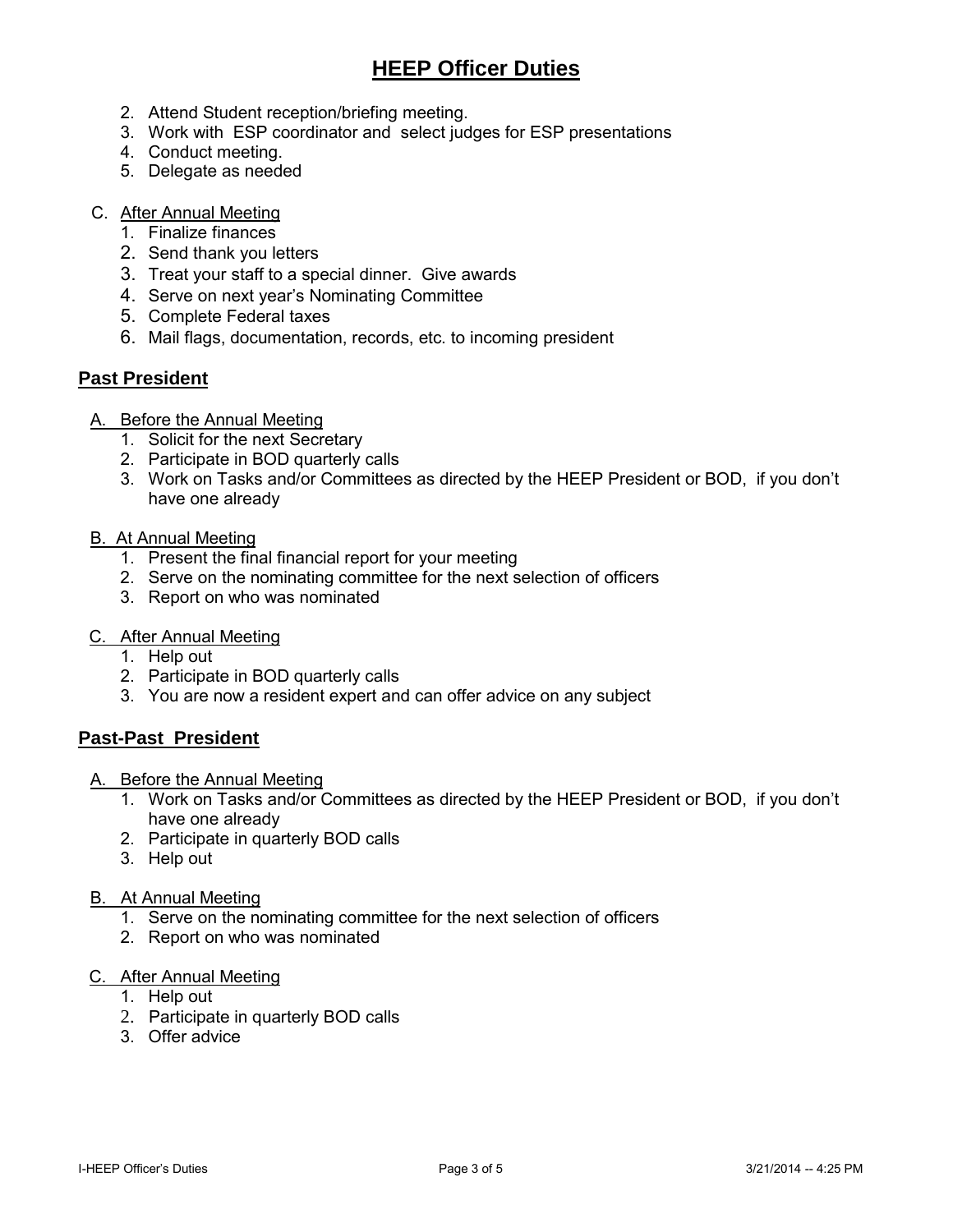## **Area Directors**

- A. Before the Annual Meeting
	- 1. Quarterly Communication with Area members
	- 2. Prepare to nominate a student from your area for Annual Meeting.
	- 3. Organize Student presentations and mentor student to prepare them for the Annual Meeting
	- 4. Work with ESP coordinator on what the students will need to do at HEEP
	- 5. Establish and maintain contact with non- participating states/territories to encourage attendance
	- 6. Provide HEEP Secretary with area member's contact information.
	- 7. Conduct surveys as needed
	- 8. Send letter to states requesting yearly report
	- 9. Collect yearly reports and have webmasters post to web
	- 10. Submit any By-Law changes to HEEP Secretary

#### B. At Annual Meeting

- 1. Give area meeting report at BOD
- 2. Introduce your area student to other students at ESP welcome gathering
- 3. Moderate session if asked

#### C. After Annual Meeting

1. Help out when asked.

## **ESP Coordinator**

- A. Area V ESP
	- 1. Special note for Area V Work with Area V Director to review topics, summaries of presentations and resumes to select a good group of student presenters.
	- 2. Make plaques and arrange judging for Area V meeting
	- 3. Present awards with current HEEP president

#### B. Before the Annual Meeting

- 1. Work with Area Directors and student presenters
- 2. Review funds and look at ways to make fund self sufficient
- 3. Work with HEEP president on judges for Student presentations
- 4. Work with HEEP president on students presentations for Annual Meeting
- 5. Work with HEEP president on setting up ESP student gathering
- 6. Work with Area Directors to ensure that each of the area meeting has a student program

#### C. At Annual Meeting

- 1. Attend Student reception/briefing gathering
- 2. Meet with judges for Student presentations and give them judging guidelines and packet of ESP student information
- 3. Listen to student presentations and meet with judges to evaluate presentations and select winner
- 4. Answer any question on ESP that the HEEP president may have

#### D. After Annual Meeting

- 1. Help out
- 2. Work with HEEP president on cost for ESP
- 3. Write ESP end of year report.